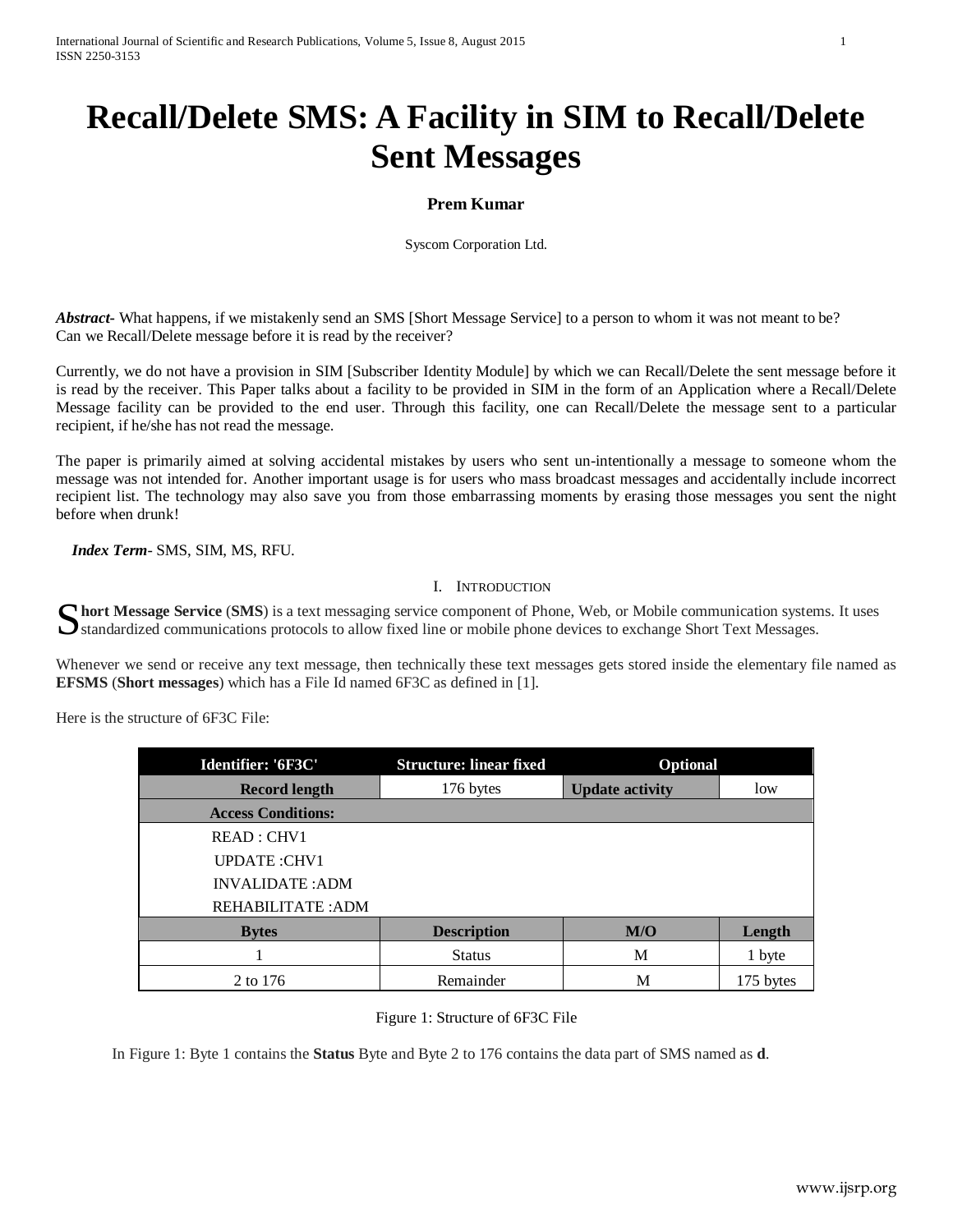### II. DESCRIPTION OF STATUS BYTE

The first byte of SMS file is Status Byte. This byte tells about the status of the SIM messages i.e. whether the message is deleted/unread/saved or read.

Structure of status byte is as follows:



#### Figure 2: Structure of Status Byte

As we can notice from Figure 2, that if the Status Byte is found to be **0x01 [0000 0001]** then it is implicit that the Message is received by MS [Mobile Station] from network and is in **UNREAD** state. In this case, we do have the provision to recall/delete the message, as the user has still not read the message landed in his/her inbox.

But if the status byte is found to be **0x03 [0000 0011]** then it means that the Message is received by MS from Network and is in **READ STATE**. In this case, we do not have the provision for a recall/delete of the message, as the user has already read the message and thus there is no pint of the recall/delete of this message.

#### III. CURRENT SCENRAIO

Currently, we do not have a provision in SIM cards by which we can recall/delete the sent message before it is read by the receiver. So if we create an application on SIM card which makes use of the Status Byte explained in Figure 2, then we can facilitate a feature of Recall/Delete Message if the recipient has not read the message.

#### IV. PROPOSED SOLUTION

In this section, one can find the proposed solution to Recall/Delete a message.

The technology involves development of an application on SIM card that can send a "Recall/Delete Request" message to the receiver's mobile phone, requesting Recall/Deletion of a particular SMS.

On receiving the Recall/Delete Request, the application will read the status byte of 6F3C file. If the value of status byte is **0x03 [0000 0011]**, then it is implicit that "**Message is received by MS from Network and message is UNREAD**".As soon as the application finds that the message is UNREAD by the recipient. It will set the status byte to **0x01 [0000 0001] on recipients SIM**.

Note: It is mandatory to have this application residing on SIM cards of both the sender and the recipient for successful run of the application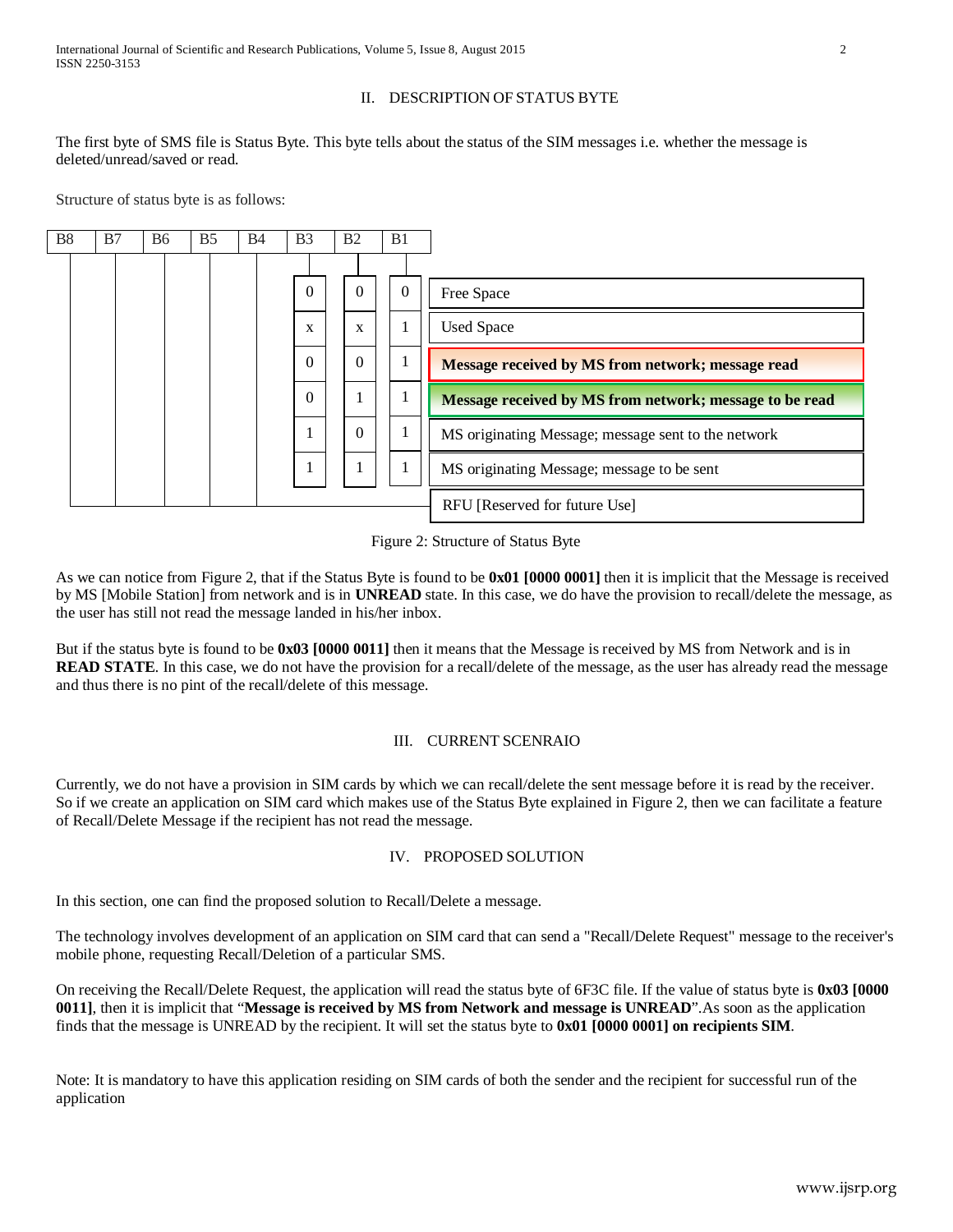International Journal of Scientific and Research Publications, Volume 5, Issue 8, August 2015 3 ISSN 2250-3153

# V. APPLICATION FLOW

1. Sender sends a message to Receiver/Recipient Accidently.



2. An Immediate Recall/Delete Message is sent by sender before it gets read by the Receiver/Recipient.

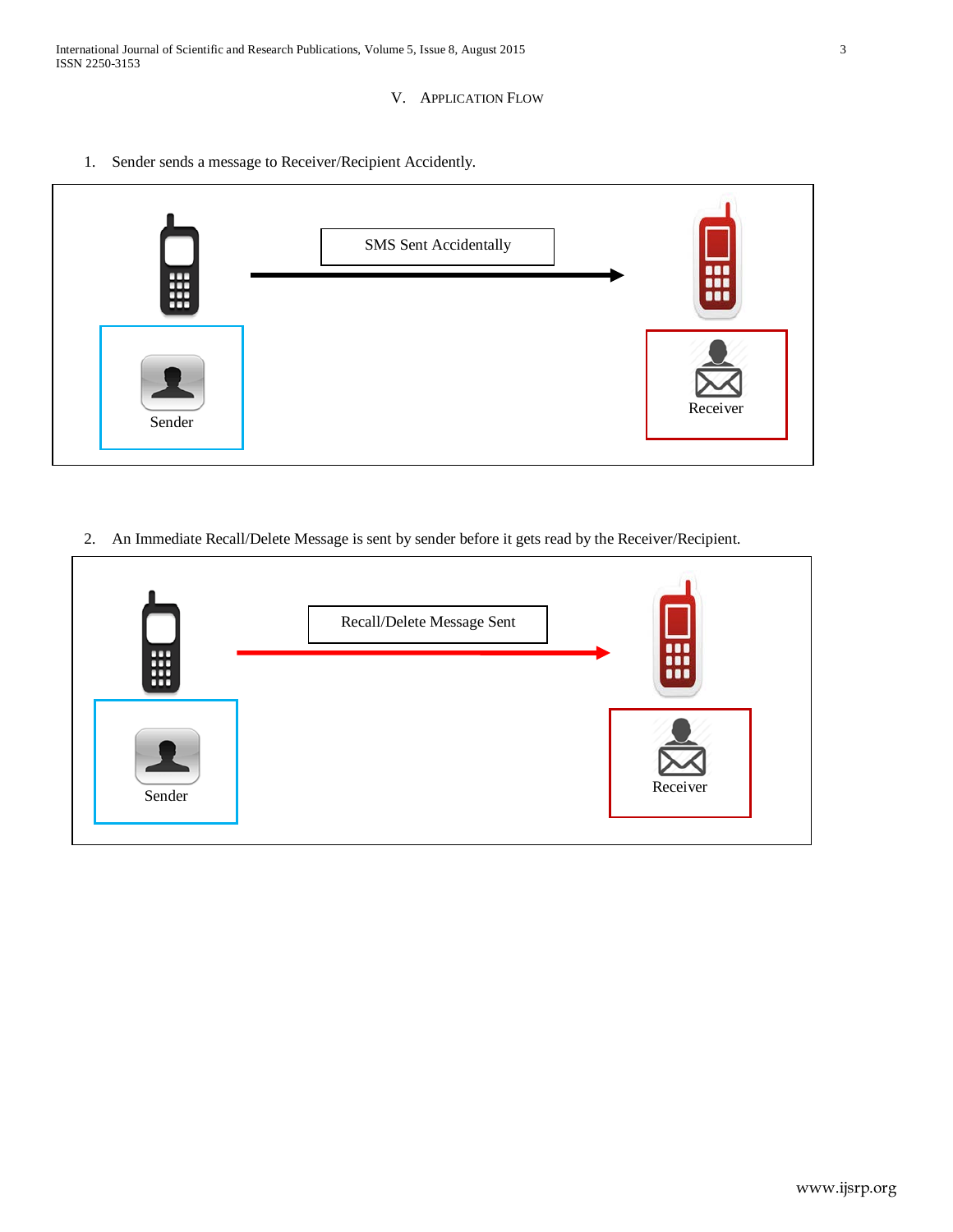